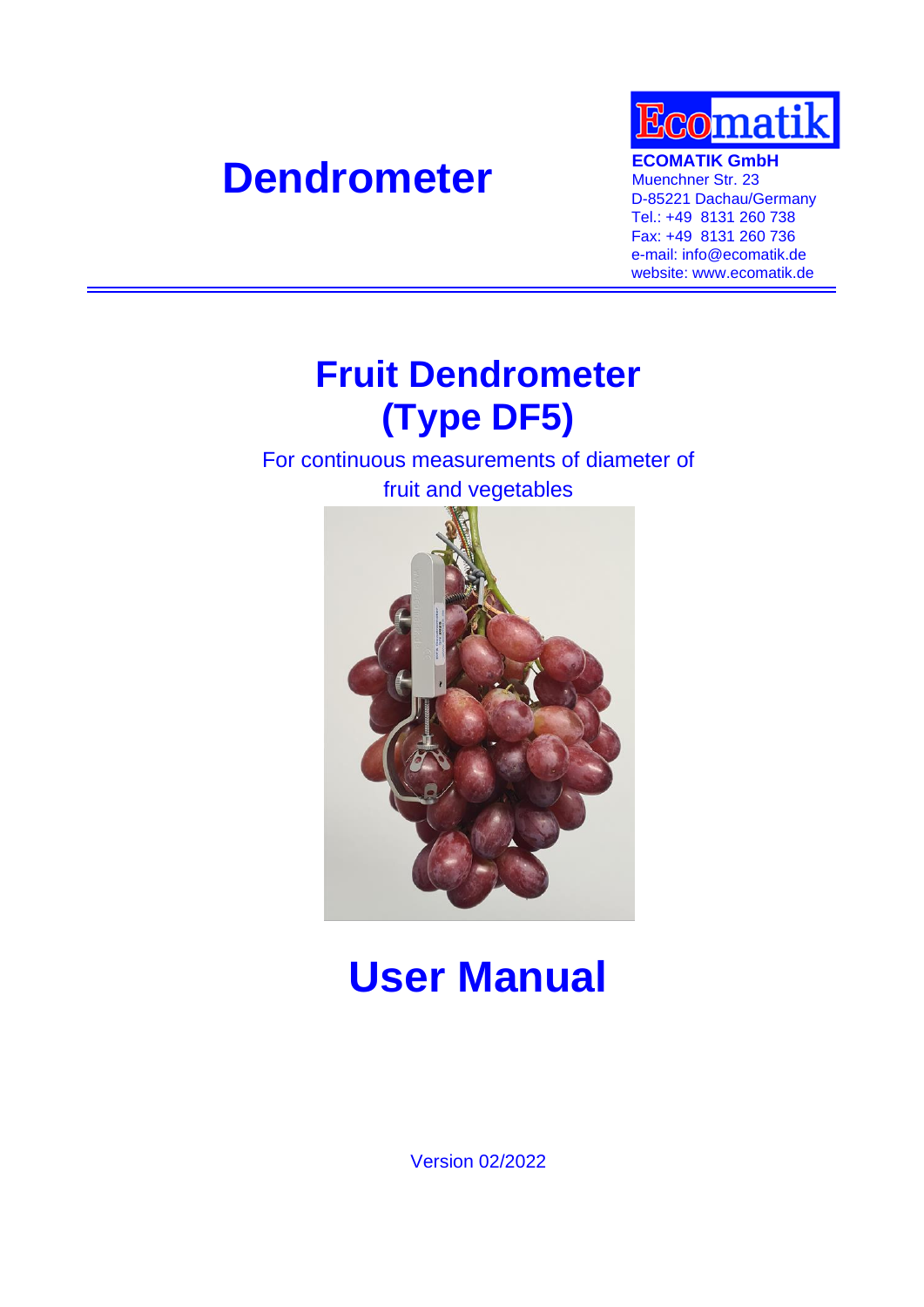# **1. Introduction**

Thank you for purchasing an Ecomatik Dendrometer type DF5. This is a sensor for continuous measurements of extra small fruit and vegetable diameter under both indoor and outdoor conditions.

This manual is written to help you install and operate your DF5 dendrometer with least difficulty and for most desirable results. Please read it carefully before installing the sensor, and refer to it if you should have any difficulty with the sensor in the future.

The dendrometer is the sensor part of a measuring system. This means that the dendrometer should be connected to a data logger for continuous data recording. The dendrometer is compatible with the most types of data loggers and microcontrollers (i.a. Arduino).

# **2. Product Description**

As shown below, the DF5 dendrometer consists of:

- 1x Sensor with quick-mount fruit gripper hook, 5 m cable
- 1x Piece re-usable UV-resistant rubber reusable to fix the sensor cable at the branch/stem for strain relief (rubber cord may also be delivered as separate part of a bulk delivery. Then the total length may be delivered in one piece on a roll and).
- 1x Piece re-usable string cord to hang sensor to release the instrumented fruit from additional sensor weight.
- 2x Cable strips to fix string cord to fruit carrying branch (for correct installation of the strips please refer to the below section "Installation")



**DF5 Fruit Dendrometer**

The standard cable length is 5 m. if you ordered cable extension, the cable length is the ordered extension + 5 m.

# **3. Safety Information**

The sensor is protected from rain water, but it is not sealed. Please do not immerse the sensor in water. Avoid any tension between the cable and sensor during handling and operation. Pay attention to connections to data logger. Wrong connections will provide wrong readings.

**Max. measurement range 11 mm until maintenance required, exceedance may cause sensor damage!**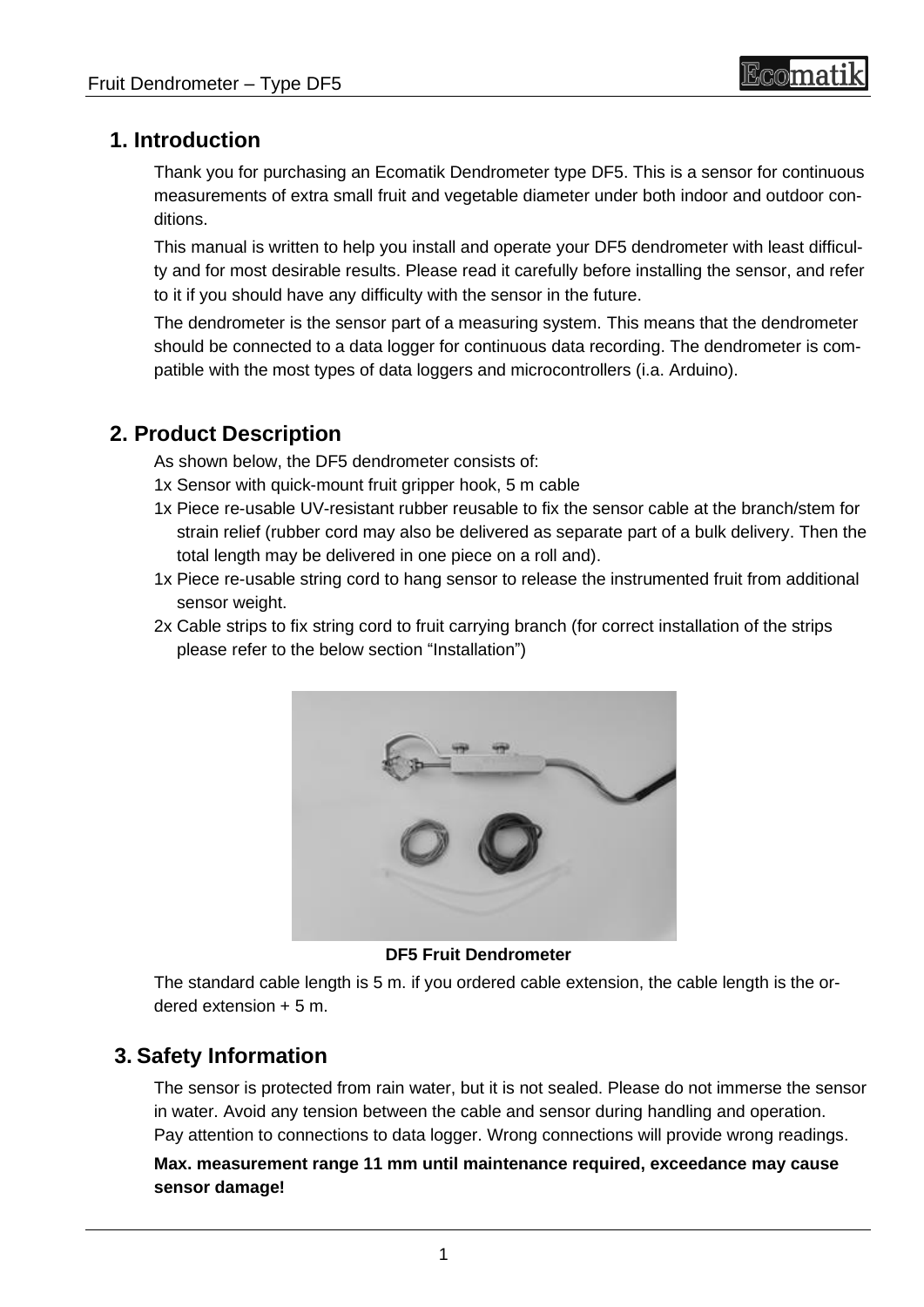### **4. Installation**

#### **Tools & accessories:**

- light resistant rubber cord for strain relief of the sensor cable.
- string cord to hang sensor on fruit carrying branch to release the instrumented fruit from additional sensor weight
- 2x cable strips to fix string cord to fruit carrying branch
- Additional tools required: scissors for cutting cords
- a) Select a representative fruit for instrumentation.
- b) Use the included rubber cord to strain relief the sensor by fixing the sensor cable on the fruit carrying branch. Please leave enough cable between the fixation point on the branch and the sensor. In the final installation position, the fruit sensor should be able to move freely with the instrumented fruit, without tension on the cable.
- c) Use the included string cord to hang the sensor at the fruit carrying branch and adjust the positioning such that the sensor in its final installation position does not exert additional weight to the instrumented fruit.

#### IMPORTANT:

- Please mind orientation of the sensor such that rod entrance, as well as wire outlet should hence always be inclined downwards.
- Please do not tie the string cord directly to the branch to avoid strangulating the branch. To fix the string cord to the branch you may either use the included cable strips, loosely fixed to the branch, or the elastic rubber cord and tie the string cord to the fixed strips, or the rubber cord respectively.
- d) Untighten the knurled-head nuts such that the fruit gripper hook can be moved.
- e) Open sensor clamping system and carefully insert the fruit between the fruit gripper hook and the sensor piston.
- f) Move the dendrometer body along the sliding rail, so that the sensor rod is pushed in by about 3 to 4 mm and the fruit is firmly clamped between fruit gripper hook and sensor rod. Then lock the gripper hook at the desired position by firmly tightening the two knurled-head nuts.
- g) Fix the cable onto the stem or on a ground stake for strain relief of the sensor cable between instrumented plant and data logger. This can be done using a rope or cable straps. There should be no tension between the sensor, fixation point at the fruit carrying branch and the remaining sensor cable.

#### !**! IMPORTANT !!**

Fix the cable onto the tree stem/branch so that the sensor is protected from any accidental pull/ drag of the entire cable length. This can be done using a rope or cable straps. In addition, there should be no tension between the sensor and cable.

Ensure that no rain water can run along the cable, or the sensor rod and enter the sensor casing. Rod entrance, as well as wire outlet should hence always be inclined downwards.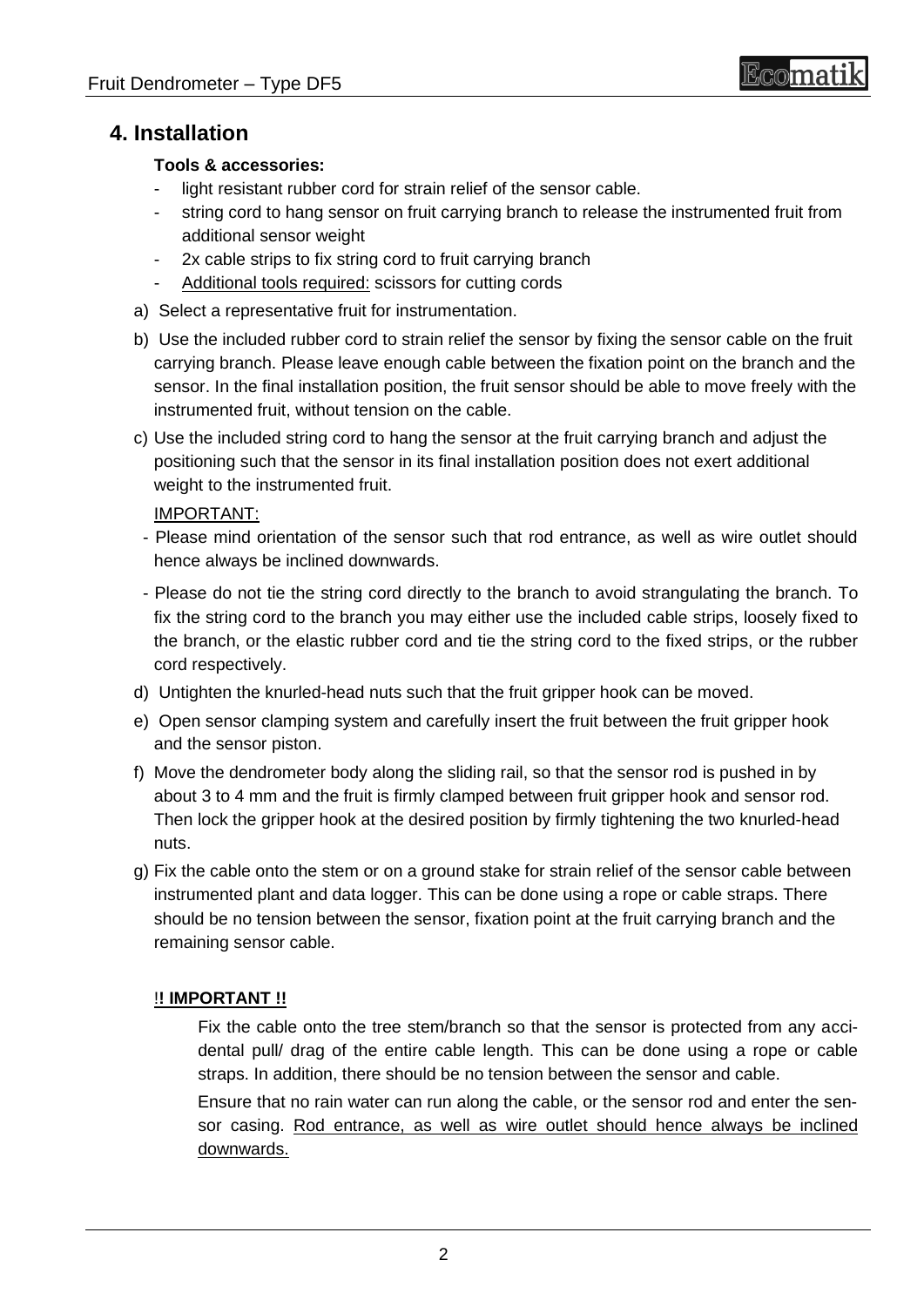# **5. Wiring and Logger Configuration**

The dendrometer is compatible with most data loggers.

Wiring as single-ended voltage measurement:

#### **4-wire connection**

#### **(cable type: 4-wires + shield)**

| Single-ended Voltage |                    | <b>Differential Voltage</b> |                    |
|----------------------|--------------------|-----------------------------|--------------------|
| <b>Cable Color</b>   | <b>Input Port</b>  | <b>Cable Color</b>          | <b>Input Port</b>  |
| Yellow               | H (Signal, Vout +) | Yellow                      | H (Signal, Vout +) |
| Green                | GND                | Green                       | (Signal, Vout -)   |
| Brown                | Vex                | <b>Brown</b>                | Vex                |
| White                | GND                | White                       | GND                |
| <b>Black</b>         | GND                | <b>Black</b>                | GND                |

An interval 0.5-hour for data collection can reveal the diurnal course of diameter changes very well.

In the following we describe the connection with Dendrometer Logger (DL18), Campbell Logger (CR1000). Please contact us if your logger is not described here.

### **Dendrometer Data Logger (DL18)**

The DL18 is a battery powered, waterproof logger for connecting 4 dendrometers. It is a very effective data logger for dendrometer measurement under outdoor conditions. For details please see the user manual of the DL18.

#### **Campbell Data Logger (CR1000)**

The dendrometer can be measured both in single-ended voltage as well as differential voltage mode. Differential voltage mode provides better accuracy. But single-ended mode requires half as many channels as differential mode. One CR1000 can include 16 dendrometers in singleended mode, but only 8 dendrometers in differential mode.

| ended voltage mode (2 dendrometers) |              |                                                                   |
|-------------------------------------|--------------|-------------------------------------------------------------------|
| <b>Connection</b>                   |              |                                                                   |
| <b>Cable Color</b>                  |              | Input Port                                                        |
| 1 <sup>st</sup> dendrometer         | Yellow       | 1H                                                                |
|                                     | Green        | Ground                                                            |
|                                     | <b>Brown</b> | Vx1                                                               |
|                                     | White        | Ground                                                            |
| 2 <sup>nd</sup> dendrometer         | Yellow       | 1L                                                                |
|                                     | Green        | Ground                                                            |
|                                     | <b>Brown</b> | Vx1                                                               |
|                                     | White        | Ground                                                            |
| <b>Program Syntax</b>               |              |                                                                   |
| Excite V (Vx1,2500,0)               |              |                                                                   |
|                                     |              | VoltSe(SEVolt(),2,mV2500,1,True,0,_50Hz,Mult(),Offs())            |
|                                     |              | If Multiplier=4.4, Offset=0, the results are measured in microns. |

#### **Single-ended Voltage Mode ( 2 dendrometers)**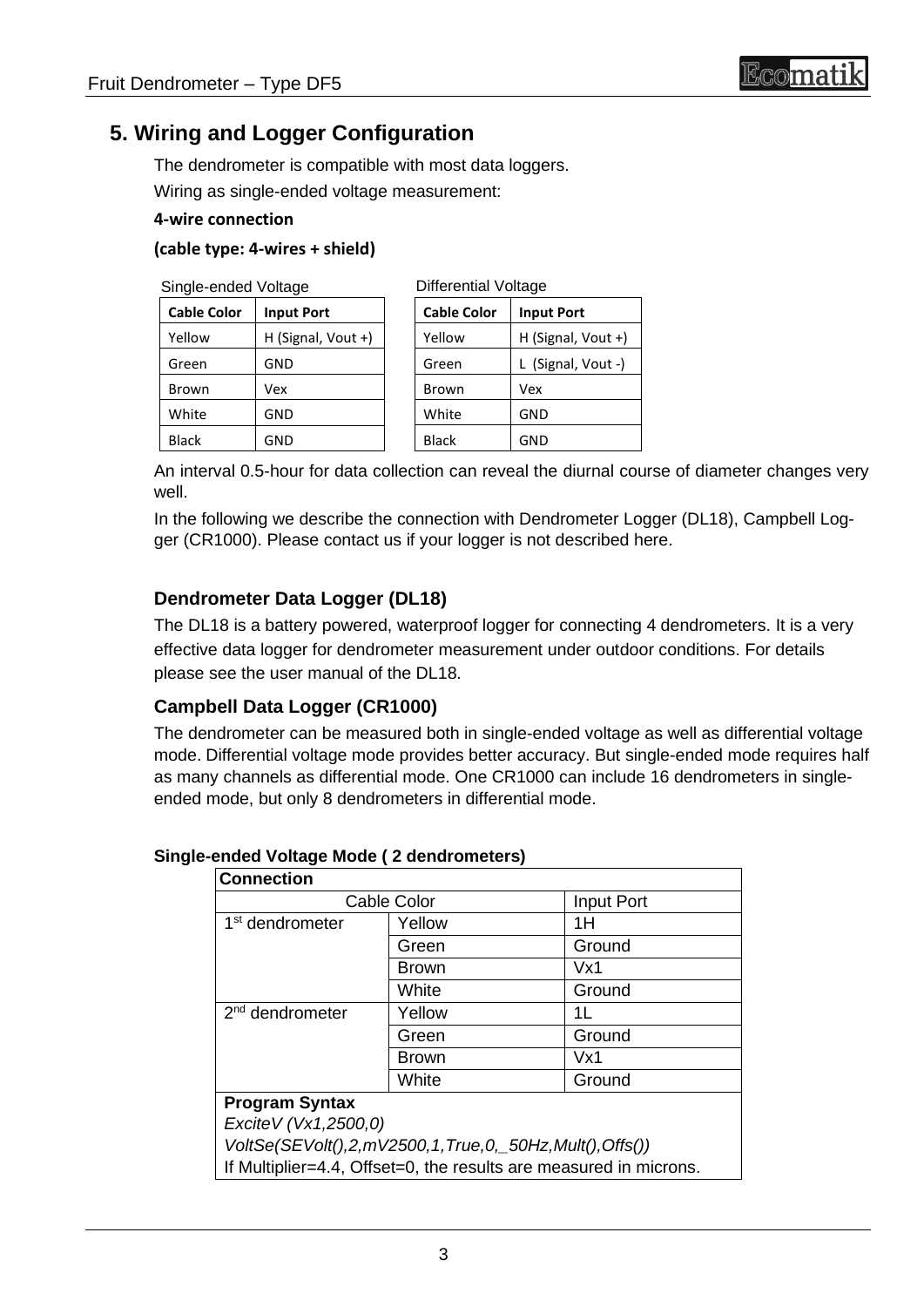| <b>Connection</b>           |                                                                   |            |  |  |  |
|-----------------------------|-------------------------------------------------------------------|------------|--|--|--|
| <b>Cable Color</b>          |                                                                   | Input Port |  |  |  |
| 1 <sup>st</sup> dendrometer | Yellow                                                            | 1H         |  |  |  |
|                             | Green                                                             | 1L         |  |  |  |
|                             | <b>Brown</b>                                                      | Vx1        |  |  |  |
|                             | White                                                             | Ground     |  |  |  |
| $2nd$ dendrometer           | Yellow                                                            | 2H         |  |  |  |
|                             | Green                                                             | 2L         |  |  |  |
|                             | <b>Brown</b>                                                      | Vx1        |  |  |  |
|                             | White                                                             | Ground     |  |  |  |
| <b>Program Syntax</b>       |                                                                   |            |  |  |  |
| Excite V (Vx1,2500,0)       |                                                                   |            |  |  |  |
|                             | VoltDiff(DiffVolt(),2,mV2500,1,True,0,_50Hz,Mult(),Offs())        |            |  |  |  |
|                             | If Multiplier=4.4, Offset=0, the results are measured in microns. |            |  |  |  |

#### **Differential Voltage Mode ( 2 dendrometers)**

An interval 0.5-hour for data collection can reveal the diurnal course of diameter changes very well.

### **6. Adjustment and maintenance**

The sensor is protected against water droplets but is not waterproof.

Depending on the growth rate of the fruit, the sensor should be reset after some time. When the output approaches 11 mm, the sensor needs to be reset.

To do so, relax the knurled-head screws and move the sensor body slowly along the slide rail, until the sensor rod is pushed out completely. Then slowly move the dendrometer body along the sliding rail in the opposite direction, until the sensor rod is pushed in again by about 2-3 mm and lock the dendrometer at the desired position by firmly tightening the two knurled-head nuts.

When the sensor is correctly installed, it will function under outdoor conditions without the need for further maintenance.